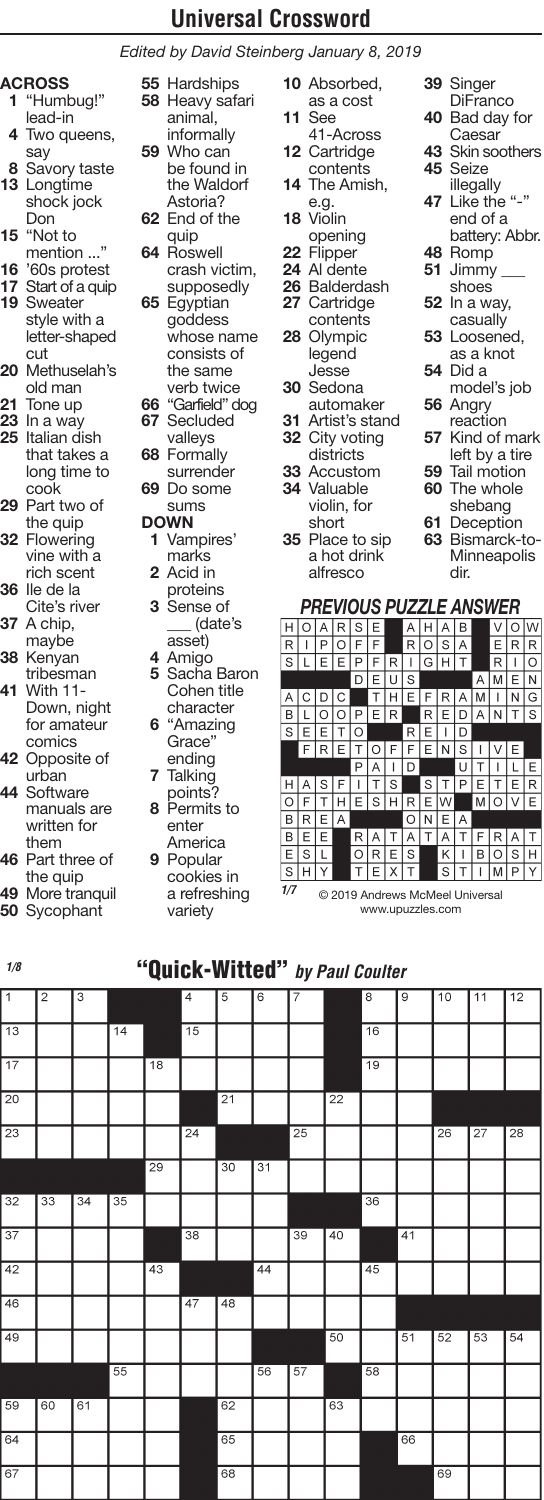*Edited by David Steinberg January 7, 2019*

#### **ACROSS**

- **1** Croaky **7** Gregory Peck's "Moby Dick" role
- **11** Nonvulgar swearing
- **14** Bad deal
- **15** Parks of
- Montgomery **16** Miss the
- mark **17** Cause of
- nightmares? **19** River, to
- Rivera **20** ex
- machina **21** "Well said,
- preacher" **22** "Highway to
- Hell" band **26** With
- 50-Across, setting up a
- Shakespearean woman?
- **30** Deleted scene
- **32** Colorful colony
- inhabitants **33** Arrange for
- **34** Retired Nevada
- senator Harry **35** Guitarists'
- push in a battle of the bands?
- **41** Settled a debt
- **42** Frequent companion of Q, in **Scrabble**
- **44** Goes ballistic **48** Heaven's
- gatekeeper

**52** Bring to tears **53** La \_\_\_ Tar **Pits 54** Highest draft status **56** Spelling contest **57** College brotherhood of drummers? **64** Night sch. offering **65** Minerals such as cinnabar **66** Unwelcome end **67** Retiring **68** Message with an emoji, maybe **69** Friend of Ren **DOWN 1** MLB scores

**50** See 26-Across

- **2** Many a Rembrandt
- **3** Chimpanzee, e.g.
- **4** Sturgeon stuff
- **5** Bay Area law force, briefly
- **6** Snob descriptor
- **7** Crop up **8** Take way more than
- one's share of **9** Havana residue
- **10** Ball club?
- **11** Mice and lice
- **12** Familiarize
- (oneself)
- **13** Treats unfairly
- **18** Essen's river
- **21** Doc's org.
- **22** Crunch targets **23** Treble, alto or bass **24** No couch potato **25** \_\_\_ d'Ivoire (Ghana neighbor) 27 Off the hook **28** Hold back, with "in' **29** Makes sense **31** Entree with a crust **34** Mayberry letters **36** Hedonists sow wild ones **37** School member, in the ocean **38** Part of an agenda **39** "The Godfather" **Corleone 40** Ft. above **43** Before, in poetry **44** Calvin's tiger **45** From square one **46** \_\_\_ Dan ("Reelin' In the Years" rock group) **47** Mortgage org. **48** Dispatched **49** Fine-tunes **51** Tribute with friendly insults **55** Working hard **57** "Baloney!" **58** "My lips \_\_\_ sealed" **59** Handle on the range? **60** "The X-Files" org. **61** Computer storage letters **62** Deadly **Egyptian** 
	- snake **63** Your of yore

#### *PREVIOUS PUZZLE ANSWER*

sea level

| Ω |   | D |   | М |   | S |   |   |   |   |   | Δ | м | E |
|---|---|---|---|---|---|---|---|---|---|---|---|---|---|---|
| N | Ω | R |   | Α | V | E | R | Y |   |   | I |   | А | Ć |
| E | S | S | Α | Υ | E | X | А | М |   | Α | ٧ | ı | L | A |
| S | E | C | T | O | R |   | ı | C | E | S |   | T | А | R |
|   | S | н | O |   | D | Α | Ν | Α | Υ | Κ | R | О |   | D |
| С | Н | ∩ | P | S | U | P |   |   | E | S | E |   |   |   |
| V | O |   |   | Α | E | Ν | F |   | D |   | D | А | м |   |
| S | P |   | ı | Т |   | Е | R | R |   | ٧ | Ο | T | Е | S |
|   | Ε | S | ∩ |   | D | А | Ν | п | В | Ε |   | ı | N | Α |
|   |   |   | Т | B | Α |   |   | L | Α | T | Е | T | А | G |
| S | д | Ν | А | Α | Υ | E | М | E | Ν |   | В | Α | G |   |
| U | S | O |   | I | S | L | Α |   | A | D | Α | G | E | S |
| G | А | D | Ω | Т |   | S | Ρ | ı | N | Α | Υ | Α | R | N |
| A | N | റ | n | E |   | A | L |   | A | N |   | ı | ı |   |
| R | Α | Z | Е | D |   |   | Ε |   | S | Ε |   | Ν | Е |   |

© 2019 Andrews McMeel Universal www.upuzzles.com *1/6*

## "To and Fro" *by Harvey Estes 1/7*

| $\overline{1}$  | $\overline{\mathbf{c}}$ | 3               | $\overline{4}$  | 5               | 6  |                 | 7               | 8               | $\mathsf g$     | 10              |                 | 11              | 12 | $\overline{13}$ |
|-----------------|-------------------------|-----------------|-----------------|-----------------|----|-----------------|-----------------|-----------------|-----------------|-----------------|-----------------|-----------------|----|-----------------|
| $\overline{14}$ |                         |                 |                 |                 |    |                 | $\overline{15}$ |                 |                 |                 |                 | 16              |    |                 |
| $\overline{17}$ |                         |                 |                 |                 |    | $\overline{18}$ |                 |                 |                 |                 |                 | $\overline{19}$ |    |                 |
|                 |                         |                 |                 | 20              |    |                 |                 |                 |                 |                 | $\overline{21}$ |                 |    |                 |
| 22              | $\overline{23}$         | $\overline{24}$ | $\overline{25}$ |                 | 26 |                 |                 | $\overline{27}$ | $\overline{28}$ | $\overline{29}$ |                 |                 |    |                 |
| 30              |                         |                 |                 | $\overline{31}$ |    |                 |                 | 32              |                 |                 |                 |                 |    |                 |
| 33              |                         |                 |                 |                 |    |                 | 34              |                 |                 |                 |                 |                 |    |                 |
|                 | 35                      |                 |                 |                 | 36 | $\overline{37}$ |                 |                 |                 |                 | 38              | 39              | 40 |                 |
|                 |                         |                 |                 | 41              |    |                 |                 |                 |                 | 42              |                 |                 |    | 43              |
| 44              | 45                      | 46              | 47              |                 |    |                 |                 | 48              | 49              |                 |                 |                 |    |                 |
| 50              |                         |                 |                 |                 |    |                 | 51              |                 |                 |                 | 52              |                 |    |                 |
| 53              |                         |                 |                 |                 |    |                 | 54              |                 |                 | 55              |                 |                 |    |                 |
| 56              |                         |                 |                 | 57              | 58 | 59              |                 |                 |                 |                 | 60              | 61              | 62 | 63              |
| 64              |                         |                 |                 | 65              |    |                 |                 |                 | 66              |                 |                 |                 |    |                 |
| 67              |                         |                 |                 | 68              |    |                 |                 |                 | 69              |                 |                 |                 |    |                 |
|                 |                         |                 |                 |                 |    |                 |                 |                 |                 |                 |                 |                 |    |                 |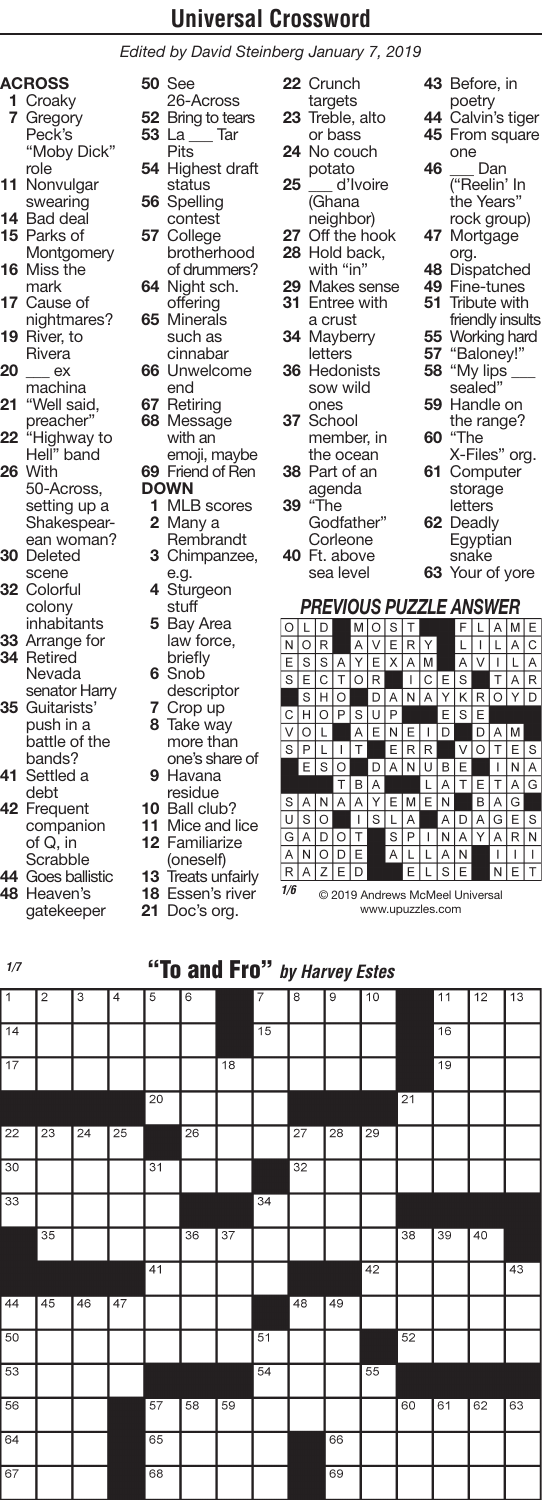*Edited by David Steinberg January 9, 2019*

#### **ACROSS**

- **1** Help with a heist
- **5** Closest 57-Across, in texts
- **9** Bond portrayer in "Skyfall"
- **14** Bring down the house?
- **15** Cream guitarist Clapton
- **16** Palindromic turbine part
- **17** High peak in WA
- **19** Jelly Belly's -Frutti
- **20** Brewer's supply
- **21** Riyadh resident
- **23** Blues or Jazz
- **24** French painter who led the Fauvist movement **27** One lacking
- pigment **30** "Stop it!"
- **31** Earring style
- **32** Nasty-sounding container **36** Must-haves
- **39** New Haven
- Ivy Leaguer **40** James Bond's beverage of choice, whose letters are "shaken" in 17-, 24-, 51-, and 64-Across
- **42** Dr. of rap
- **43** Kenyan native **45** Fulfilled, as a
- promise **46** Sicilian mount
- **47** December 24 and 31
- **49** Old West hangout
- **51** Question from one concerned about punishment **56** '50s fountain order
- **57** Friends **58** "Uncle!"
- **62** With 52- Down, catchphrase such as Indiana's "Crossroads of America" **64** Hall-of-Fame
- Expos left fielder
- **66** A Musketeer
- **67** Third baseman Longoria
- **68** Going \_\_\_
- (arguing) **69** Bond portrayer in "Moonraker"
- **70** Gym units **71** "Cup or \_\_\_?" **DOWN**
	- **1** Troop group
	- **2** Hold, as one's breath **3** Pound of
	- poetry **4** Unwelcome
	- Boston Harbor vessel in 1773 **5** Jerry's partner
	- **6** Member of a religious order
	- **7** Food Network host Guy **8** "Get lost!"
	-
	- **9** Old PC monitor
- **10** Daily grind
- **11** Affirmed the truth of
- **12** I's, in sorority names
- **13** Stubborn laundry target
- **18** Coast-tocoast U.S.
	- highway

**22** "Breaking \_\_\_" (longtime AMC series) **25** Exploding star **26** "Beloved" author Morrison **27** "Excuse me ..."

- **28** Kinks hit of 1970
- **29** Capital southeast of Olympia, Washington **33** Rub the
- wrong way **34** Enjoyed a
- dining hall **35** Sass
- **37** Villain who utters this puzzle's title
- in a film of the same name **38** Connery who played Bond
- in seven films **40** Personal
- appearance **41** Accident-
- probing agcy.
- **44** Ace high? **46** Like a mournful
- poem **48** "The Racer's
- Edge" brand **50** Et \_\_\_ (and
- others) 51 Indian<sup>silk</sup>
- center **52** See
- 62-Across
- **53** Yelp user, at times
- **54** 40-Across
- garnish<br>**55** One often has a star next to Washington, D.C.
- **59** Digging, metaphorically **60** Blood vessel
- that looks blue
- **61** Tequila sunrise direction?
- **63** Jargon suffix **65** ICU
	- attendants
- *PREVIOUS PUZZLE ANSWER*  $\boxed{|\mathsf{M}|\mathsf{U}|}\mathsf{S}|$  $A|L|S|O$  $s<sub>1</sub>$  $T$  $\frac{1}{N}$ ENOCH  $|E|s$  $VNE|cK$ ।<br>|दांह ╔  $\overline{\mathsf{T}}$ ī  $\overline{\mathsf{T}}$ **SORTOF** R  $\overline{\phantom{a}}$  is  $\overline{\phantom{a}}$ Ŧ Ιт Ιo π T  $K$   $E$ IAINIAIRI **ROW**  $N$  E  $W\Gamma$ s ERIA  $\overline{\phantom{a}}$ Τ  $s$   $\overline{r}$  $A|N$  $\overline{\mathsf{T}}$  $\overline{E}$  $MA$  $\overline{s}$ l A  $\overline{1}$ Ιo  $\overline{P}$ ΙE İN END RUR  $\overline{A}$ τ णिड  $FIRS$  $DRAGONF$ İΕ  $|E|S|$  $SEDA$  $\top$  $E|R|$  $s$ U $c$ K $u$ P RHINO<br>PONDS  $\overline{R}$  $\overline{1}$  $\begin{array}{|c|c|c|}\n\hline\nG & O & R \\
\hline\nI & I\n\end{array}$  $|s|$ व व  $\overline{\mathsf{K}}$ WA Γ l L |L <u> । । । । ।</u>  $\boxed{\circ \, \boxed{\circ} \, \boxed{\cdot} \, \boxed{\epsilon}}$ |A|L  $TEN$ ADD  $G[L|E|N|S]$  $|C|E|D|E$ *1/8*

© 2019 Andrews McMeel Universal www.upuzzles.com

## "Shaken, Not Stirred" *by George Jasper 1/9*

| $\overline{1}$ | $\overline{2}$  | 3               | $\overline{\mathcal{L}}$ |                 | $\overline{5}$  | $6\overline{6}$ | 7  | $\overline{8}$ |                 | $\overline{9}$  | 10              | 11 | 12 | 13 |
|----------------|-----------------|-----------------|--------------------------|-----------------|-----------------|-----------------|----|----------------|-----------------|-----------------|-----------------|----|----|----|
| $\sqrt{14}$    |                 |                 |                          |                 | $\overline{15}$ |                 |    |                |                 | 16              |                 |    |    |    |
| 17             |                 |                 |                          | $\overline{18}$ |                 |                 |    |                |                 | $\overline{19}$ |                 |    |    |    |
| 20             |                 |                 |                          |                 |                 | $\overline{21}$ |    |                | $\overline{22}$ |                 | 23              |    |    |    |
|                |                 |                 | $\overline{24}$          |                 | 25              |                 |    |                |                 | $\overline{26}$ |                 |    |    |    |
| 27             | 28              | $\overline{29}$ |                          |                 |                 |                 |    |                | 30              |                 |                 |    |    |    |
| 31             |                 |                 |                          |                 | 32              | 33              | 34 | 35             |                 | $\overline{36}$ |                 |    | 37 | 38 |
| 39             |                 |                 |                          | 40              |                 |                 |    |                | $\overline{41}$ |                 |                 | 42 |    |    |
| 43             |                 |                 | 44                       |                 |                 | 45              |    |                |                 |                 | 46              |    |    |    |
|                |                 | 47              |                          |                 | 48              |                 |    |                | 49              | 50              |                 |    |    |    |
| 51             | $\overline{52}$ |                 |                          |                 |                 | 53              | 54 | 55             |                 |                 |                 |    |    |    |
| 56             |                 |                 |                          |                 | 57              |                 |    |                |                 | 58              |                 | 59 | 60 | 61 |
| 62             |                 |                 |                          | 63              |                 | 64              |    |                | 65              |                 |                 |    |    |    |
| 66             |                 |                 |                          |                 |                 | 67              |    |                |                 |                 | 68              |    |    |    |
| 69             |                 |                 |                          |                 |                 | 70              |    |                |                 |                 | $\overline{71}$ |    |    |    |

- 
- 
-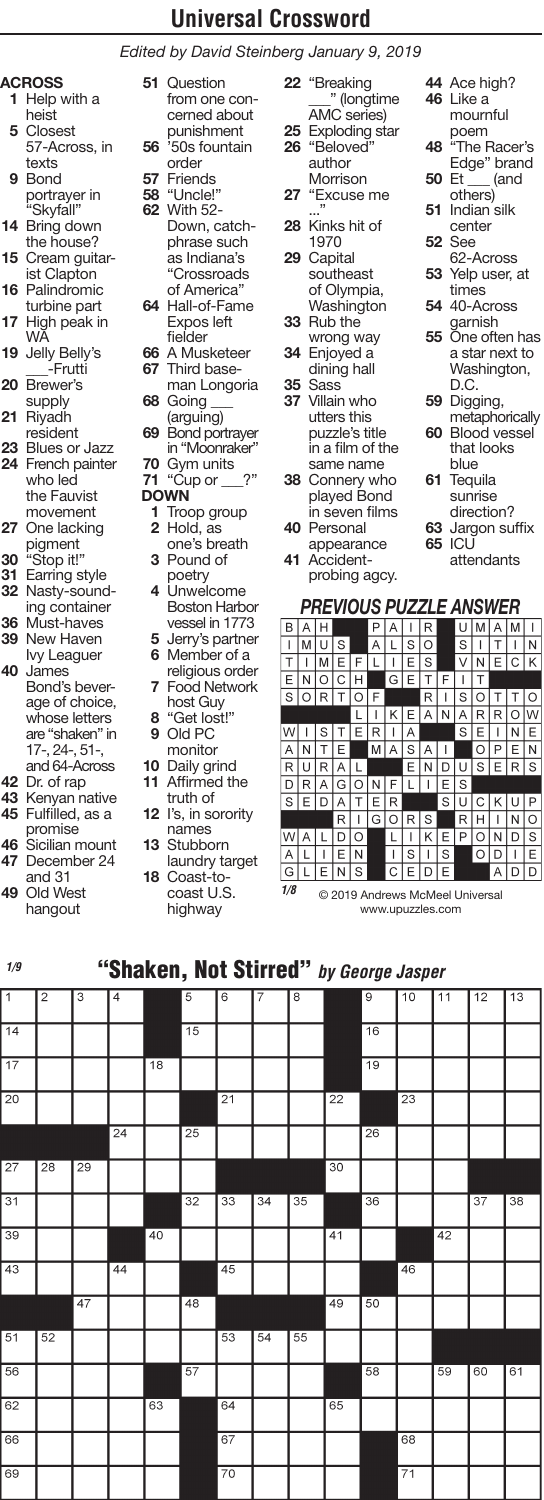*Edited by David Steinberg January 10, 2019*

#### **ACROSS**

- **1** A diet may slim it **6** Reading \_\_\_ (bedside
- fixture) **10** Shoe in high fashion?
- **14** "Slumdog Millionaire" setting
- **15** Plane calculation
- **16** Trade fair
- **17** Peaceful pool filler, but more so?
- **20** Fish that might shock you
- **21** \_\_\_ out a living (barely got by)
- **22** Missed the mark
- **23** Core **24** Somewhat,
- informally **26** Thread or
- tape holder
- **28** Elisabeth of "Leaving Las Vegas"
- **29** Suffix with "legal"
- **32** 20th-century conflict, but more so?
- **34** Figure skating maneuver **35** North Dakota
- city
- **36** Hit hard **37** "The Jetsons" dog
- **38** Shaving
- lotion brand **39** Rehearsal,
- but more so?
- **41** "Mine," in **Madrid**

beverages **43** Key players? **44** It might end a battle **46** Liverpudlian,

**42** Gordon's

- e.g. **47** "Please specify" survey option **49** Writes (down) **50** \_\_\_ coat
	- (sailor's jacket)
- **53** Jazz instrument, but more so?
- **57** Composer **Stravinsky 58** Summer solstice
- month **59** Like soda
- bread **60** Gwynn with five Gold Gloves
- **61** Alluring
- **62** Lake rental
- **DOWN**
- **1** Sage
- **2** What you
- put into a pot **3** Old Testament
- no-no **4** (Not my mistake)
- **5** Become
- established **6** Glove
- material **7** Far from
- fertile **8** Funny man
- Brooks **9** Chum
- $10 \le 3$
- **11** Newsboy's repeated shout
- **12** Foil alternative, to a fencer **13** Title for Voldemort
- **18** Pirate flag icon
- **19** "What \_\_\_ you thinking?"
- **23** Winter mugful **24** Emotion re-
- lated to guilt **25** Word in many
- church names **26** "Ready Player One" genre, familiarly
- **27** Five-in-one Olympics event
- **28** Graceful birds **30** Syringe's
- contents, perhaps
- **31** Tech bigwig Musk
- **32** Muslim cleric **33** Toy you might attach

a camera to

- **34** Until now **37** Kind of flair or freedom **39** Lighter brand Maul ("Star Wars" character) **42** Fount of knowledge **45** Take from the top **46** One over par **47** Final newspaper piece, briefly
- **48** Burkina Faso neighbor
- **49** Curse **50** "No \_\_\_, no
- gain!" **51** Canadian
- gas brand **52** Tennis leg-
- end Arthur
- **54** Sleepwear,
- for short **55** Regret
- **56** Maidenform garment

#### *PREVIOUS PUZZLE ANSWER*

| А | В       |   |   |   |   |   |   | S |   |   |   |   |   | G |
|---|---------|---|---|---|---|---|---|---|---|---|---|---|---|---|
| R | Α       | Z | Е |   | Е | R | I | C |   | R | O |   | ∩ | R |
| M | T       | R | Α |   | N | ı | Ε | R |   | T | U | Т | T |   |
| Υ | Е       | A | S | T |   | Α | R | A | B |   | T | Е | А | M |
|   |         |   | н | E | N | R |   | M | Α | Т | ۱ | S | S | E |
| Α |         | В |   | N | O |   |   |   | D | Ω | N | Т |   |   |
| н | O       | O | P |   | V |   | А |   |   | Ν | Ε | E | D | S |
| Е | L       | I |   | M | А | R | т | ı | N | ı |   | D | R | E |
| M | Α       | S | А | ı |   | Κ | Ε | Ρ | Т |   | E | T | N | A |
|   |         | E | V | E | S |   |   |   | S | A | L | O | ∩ | N |
| A | M       |   |   | N |   | R |   | U | в | L | Ε |   |   |   |
| S | $\circ$ | D | Α |   | Ρ | Α |   | S |   | Ī | G |   |   | E |
| S | Т       | А | T | Ε |   | Т |   | М | R | Α | ı | Ν | Ε | S |
| A | Τ       | H | ∩ | S |   | E | ٧ | A | N |   | A | Τ | I | Τ |
| M | О       | O | R | E |   | R | Ε | P | S |   | С | O | Ν | E |

© 2019 Andrews McMeel Universal www.upuzzles.com *1/9*

#### "Going to Extremes" *by Jacob Stulberg 1/10*

| $\overline{1}$  | $\overline{2}$  | 3               | 4               | 5  |                 | $\overline{6}$ | $\overline{7}$  | 8               | $\overline{9}$  |                 | 10 | 11 | 12 | $\overline{13}$ |
|-----------------|-----------------|-----------------|-----------------|----|-----------------|----------------|-----------------|-----------------|-----------------|-----------------|----|----|----|-----------------|
| $\overline{14}$ |                 |                 |                 |    |                 | 15             |                 |                 |                 |                 | 16 |    |    |                 |
| $\overline{17}$ |                 |                 |                 |    | $\overline{18}$ |                |                 |                 |                 | $\overline{19}$ |    |    |    |                 |
| $\overline{20}$ |                 |                 |                 | 21 |                 |                |                 |                 |                 | $\overline{22}$ |    |    |    |                 |
|                 |                 |                 | $\overline{23}$ |    |                 |                |                 | $\overline{24}$ | $\overline{25}$ |                 |    |    |    |                 |
|                 | $\overline{26}$ | $\overline{27}$ |                 |    |                 |                | $\overline{28}$ |                 |                 |                 |    | 29 | 30 | $\overline{31}$ |
| 32              |                 |                 |                 |    |                 | 33             |                 |                 |                 |                 | 34 |    |    |                 |
| 35              |                 |                 |                 |    |                 | 36             |                 |                 |                 | 37              |    |    |    |                 |
| 38              |                 |                 |                 |    | 39              |                |                 |                 | 40              |                 |    |    |    |                 |
| 41              |                 |                 |                 | 42 |                 |                |                 |                 | 43              |                 |    |    |    |                 |
|                 |                 | 44              | $\overline{45}$ |    |                 |                |                 | 46              |                 |                 |    |    |    |                 |
| 47              | 48              |                 |                 |    |                 |                | 49              |                 |                 |                 |    | 50 | 51 | 52              |
| 53              |                 |                 |                 |    | 54              | 55             |                 |                 |                 |                 | 56 |    |    |                 |
| 57              |                 |                 |                 |    | $\overline{58}$ |                |                 |                 |                 | 59              |    |    |    |                 |
| 60              |                 |                 |                 |    | 61              |                |                 |                 |                 | 62              |    |    |    |                 |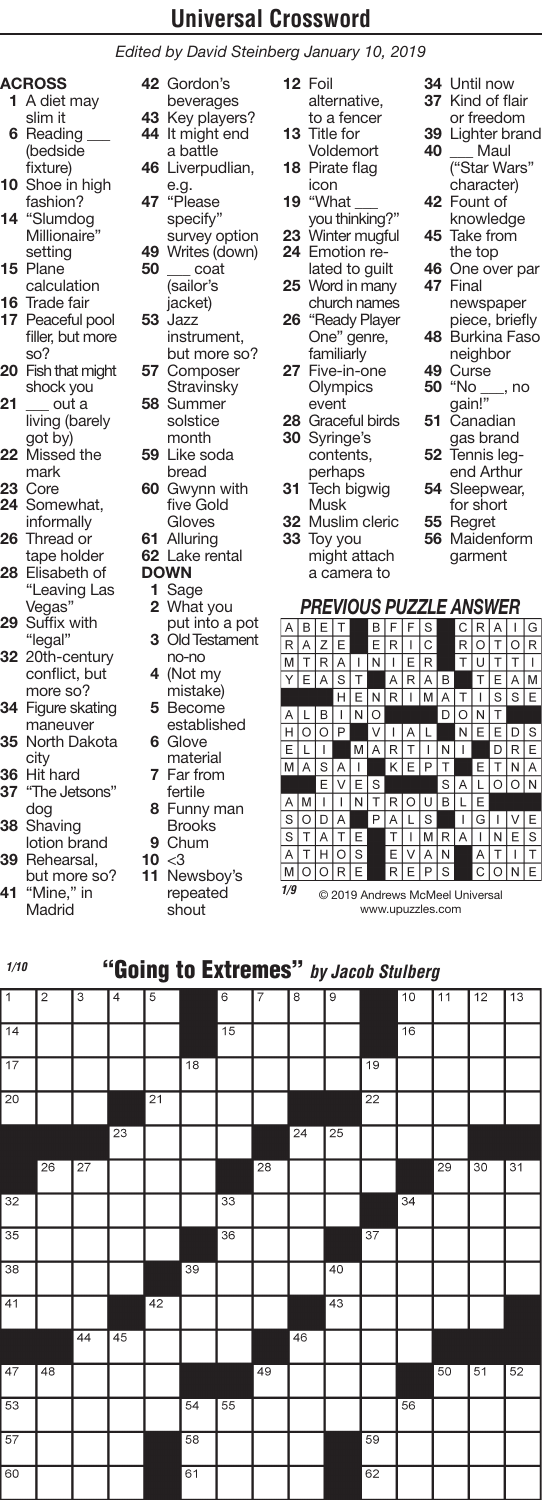*Edited by David Steinberg January 11, 2019*

# **ACROSS**

- **1** Storage story **6** Home field **10** Wriggly
- swimmers **14** Obsessed with video games, say
- **15** Sky blue, to **Brigitte**
- **16** Dentist's
- request **17** Noah's ark, to a pair of wildebeests?
- **19** Baked chip
- type **20** Abner's partner of
- old radio **21** Tennis judge's shout
- **22** "Mazel \_\_\_!"
- **24** Give a nickname to
- **25** Cleared the chalkboard **27** Stitch used when knit-
- ting a baby sweater? **29** Landlady's favorite
- musical? **30** WWII female **32** Burst of
- **electricity 33** 2016 NCAA women's basketball champs **35** Many shelter animals
- **36** Swishing part of a rodeo ride? **38** Prohibit
- **40** Deep, dark
- hole **41** Atrocities
- 
- **42** Shape of Ford's logo **43** Hatcher or Garr
- **47** Destroy an invasive bamboo
- crop? **49** Political debate topics
- **51** WWII battle zone
- **52** Antiquated **53** Surfer's
- requirement?: Abbr. **54** 1040
- preparer, for short **55** On cloud \_\_\_ **57** Sign at
	- a health supplement store?
- **60** Lacrosse score **61** Beehive
- State athletes **62** Toe problems
- **63** Hampton and Red Roof
- **64** Chatty pet

#### **65** Look after **DOWN**

- **1** Fishing pier figure
- **2** Professor's job protection
- **3** Novelist Capote **4** SSNs, e.g.
- **5** Travel by bike
- **6** Tightly
- strung **7** Israeli
- submachine
- gun
- **8** Countrylike
- **9** A/C cooling agent
- **10** Telepathy initials
- **11** Labor day offering? **12** Form of
- public .<br>worship
- **13** Livestock stalls
- **18** California's state tree
- **23** Panoramas **26** Five o'clock shadow
- **27** Space that might contain a
- kegerator
- **28** Sticklers Arbor, **Michigan 34** It's been
- shortening since 1911 **35** In vogue
- **36** Late senator John McCain, e.g.
- **37** Jumpstarting org. for entrepreneurs
- **38** Profit-driven "Star Trek" race
- **39** Prolonged applause, usually
- **42** Actively
- working **44** Trick-taking card game
- **45** Turn from sin
- **46** Parents' lay-downthe-law words
- **48** Holder of wedding memories
- **50** Eyeglasses,
- informally **53** Birth an
	- nouncement
- start **56** Ernie of golf
- **58** Hankering
	- $\_$  is me!"

#### *PREVIOUS PUZZLE ANSWER*

| W       |   |         | S |   |   |   |   |   |   |   |   |   |   |   |
|---------|---|---------|---|---|---|---|---|---|---|---|---|---|---|---|
| I       | N | D       | ı | Α |   | A | R | E | Α |   | E | Χ | Ρ | O |
| S       | Т | $\circ$ | Ċ | Κ | S | Т | I |   |   | W | А | Т | E | R |
| Е       | E |         |   | E | Κ | E | D |   |   | Е | R | R | Е | D |
|         |   |         | C | R | U | Χ |   | S | O | R | Т | Α |   |   |
|         | S | Ρ       | O | O |   |   | S | Н | U | E |   | E | S | E |
| ۱       | Ċ | E       | C | O |   | D | W | Α | R |   | Α | Χ | E |   |
| M       |   | N       | O | Т |   | R | Α | M |   | A | S | T | R | O |
| A       | F | т       | Α |   | В | O | N | Е | D | R | Υ | R | U | N |
| M       | I | А       |   | G | ı | N | S |   | A | т | E | Α | M |   |
|         |   | T       | R | U | C | E |   | В | R | I | Т |   |   |   |
| $\circ$ |   | н       | E | R |   |   | J | O | Т | S |   |   | E | А |
| B       | ŋ |         |   | Ü |   | R |   | G |   |   | B | А | S | S |
| Ī       | G | O       | R |   | J | Ü | N | E |   | ı | R | I | S | Н |
| T       | ∩ | N       |   |   | S | F |   |   |   | Ć | Δ | Ν | n | E |
|         |   |         |   |   |   |   |   |   |   |   |   |   |   |   |

© 2019 Andrews McMeel Universal *1/10*www.upuzzles.com

## "Hear! Hear!" *by Tracy Gray 1/11*

| $\overline{1}$  | $\overline{2}$ | 3  | $\overline{4}$  | 5               |                 | $\overline{6}$  | 7               | $\overline{8}$  | $\overline{9}$ |                 | 10              | 11 | 12 | 13 |
|-----------------|----------------|----|-----------------|-----------------|-----------------|-----------------|-----------------|-----------------|----------------|-----------------|-----------------|----|----|----|
| $\overline{14}$ |                |    |                 |                 |                 | 15              |                 |                 |                |                 | $\overline{16}$ |    |    |    |
| $\overline{17}$ |                |    |                 |                 | $\overline{18}$ |                 |                 |                 |                |                 | $\overline{19}$ |    |    |    |
| $\overline{20}$ |                |    |                 | $\overline{21}$ |                 |                 |                 | $\overline{22}$ |                | $\overline{23}$ |                 | 24 |    |    |
| $\overline{25}$ |                |    | $\overline{26}$ |                 |                 |                 | $\overline{27}$ |                 |                |                 | $\overline{28}$ |    |    |    |
| $\overline{29}$ |                |    |                 |                 | $\overline{30}$ | $\overline{31}$ |                 |                 |                | 32              |                 |    |    |    |
|                 |                |    | 33              | 34              |                 |                 |                 |                 | 35             |                 |                 |    |    |    |
|                 |                | 36 |                 |                 |                 |                 |                 | $\overline{37}$ |                |                 |                 |    |    |    |
| 38              | 39             |    |                 |                 |                 |                 | 40              |                 |                |                 |                 |    |    |    |
| 41              |                |    |                 |                 |                 | 42              |                 |                 |                |                 | 43              | 44 | 45 | 46 |
| 47              |                |    |                 |                 | 48              |                 |                 |                 | 49             | 50              |                 |    |    |    |
| $\overline{51}$ |                |    |                 | 52              |                 |                 |                 | 53              |                |                 |                 | 54 |    |    |
| 55              |                |    | 56              |                 | 57              |                 | 58              |                 |                |                 | 59              |    |    |    |
| 60              |                |    |                 |                 | 61              |                 |                 |                 |                | 62              |                 |    |    |    |
| 63              |                |    |                 |                 | 64              |                 |                 |                 |                | 65              |                 |    |    |    |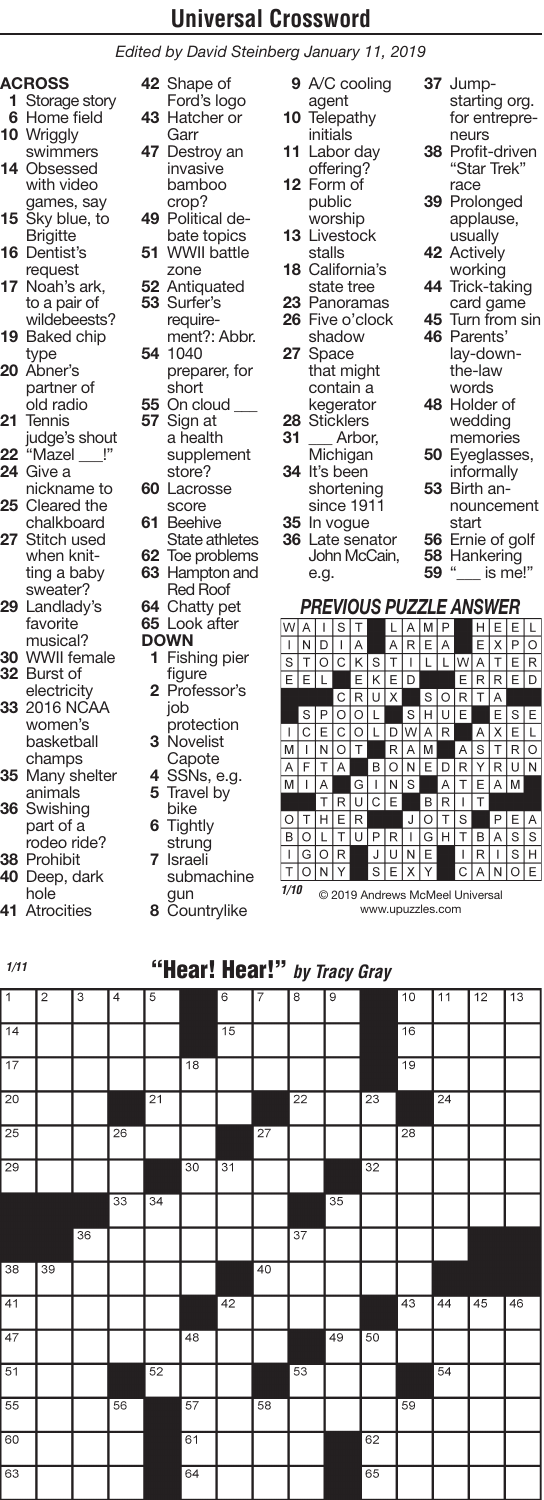*Edited by David Steinberg January 12, 2019*

- **ACROSS 1** Crime novelist **Christie**
- **7** The Crimson Tide, for short
- **11** Gentle knock
- **14** "Anyway,
- afterward . **15** Baldwin of "The Boss
- Baby" **16** "\_\_\_ had it!" **17** Possess, in
- court **19** Sch. near
- Harvard **<sup>20</sup>** Unmort- gaged, in
- court **22** "Right back
- \_\_\_!" **25** Halloween costume hair
- **26** Prefix with "potent"
- **27** Oompa \_\_\_ **30** Hannibal
- Lecter's bean type
- **32** Accurate, in court
- **37** Broadcast **38** Getting-in-
- shape aid? **39** Pronoun in a 2016 slogan
- **41** Stop, in court
- **44** Midmonth date
- **45** Two-time Super Bowl champion Samuel **46** "Pretty
- please?"
- **48** Smoggy city meas. **51** D'Urberville
- girl **52** Everything,
- in court **57** Actress
- **Lucy 58** Obedience,
- in court **62** And so on,
- briefly **63** Industry
- mogul **64** About 60 percent of humans<br>choy
- **65** \_\_\_ choy **66** Text message status **67** Pleasure
- boats **DOWN**
- **1** Cigar residue **2** Indian
- tourist spot **3** Off-road transport,
- briefly **4** Lady Gaga's
- debut album
- **5** Catch wind of
- **6** Diarist Frank **7** Religion founded in Persia
- **8** As a
- companion **9** Blend **10** "Back in
	- Black" rockers
- **11** Doc Brown's
	- DeLorean, for one
- **12** Bird-related **13** Type of lab dish
- **18** Morning grass cover
- **21** Adore **22** Utah ski
- resort **23** Doughnutshaped
- **24** "How fortunate!"
- **28** Out of style
- **29** Pays to play **30** Painter
- Kahlo
- **31** Setting for many Van Goghs
- **33** Antitrafficking org.
- **34** Fareed Zakaria's
- network **35** Anxious condition,
- briefly **36** Tries out
- **40** Ways to go: Abbr.
- **42** 1998 Sarah **McLachlan** hit
- **43** Lecherous **46** Biblical spy
- **47** Justice
- Samuel
- **48** Nile dam city
- **49** Ice cream
- quantity **50** Quaint hotel **53** MLB
	- semifinal
- **54** Mental fog **55** Omaha Beach
- assault time **56** Parks on a
- bus **59** "Well,
- lah-di!"
- **60** Tolkien tree creature
- **61** News feed inits.

#### *PREVIOUS PUZZLE ANSWER*

| А   |   |   |   | С |   |   | U |   | F |   | Ε | E |   | S |
|-----|---|---|---|---|---|---|---|---|---|---|---|---|---|---|
| ١N  | E | R | D | Y |   | A | Z | U | R |   | S | P | I | Т |
| G   | N | U | S | C | R | U | ı | S | E |   | P | ı | т | Α |
| L   | U | M |   |   | Ε | Τ |   | Т | O | ٧ |   | D | U | B |
| Е   | R | A | S | E | D |   | М | ı | N | ı | P | U | R |   |
| R   | E | N | Т |   | W | Α | A | C |   | S | U | R | G | E |
|     |   |   | U | C | O | N | Ν |   | S | T | R | Α | Υ | S |
|     |   | A | B | R | O | N | C | S | Τ | A | I |   |   |   |
| F   | O | R | в | ı | D |   | Α | В | Υ | S | S |   |   |   |
| lΕ  | V | I | L | S |   | O | V | A | L |   | Т | E | R |   |
| l R | Α | Z | E | C | Α | N | E |   | I | S | S | U | E | S |
| lΕ  | Τ | Ο |   | O | L | D |   | ı | S | Ρ |   | C | P | A |
| ١N  |   | N | Ε |   | В | U | Y | T | Н | Ε | W | Н | E | Υ |
| G   | O | A | L |   | U | T | E | S |   | C | O | R | N | S |
| I   | Ν | Ν | S |   | M | Y | Ν | А |   | S | E | F | T | O |
|     |   |   |   |   |   |   |   |   |   |   |   |   |   |   |

© 2019 Andrews McMeel Universal *1/11*www.upuzzles.com

## "Legal Partners" *by Ross Trudeau 1/12*

| $\overline{1}$  | $\overline{c}$  | 3               | $\overline{4}$ | 5               | $\overline{6}$  |                 | $\overline{7}$ | 8  | 9  | 10              |                 | 11              | 12 | 13 |
|-----------------|-----------------|-----------------|----------------|-----------------|-----------------|-----------------|----------------|----|----|-----------------|-----------------|-----------------|----|----|
| $\overline{14}$ |                 |                 |                |                 |                 |                 | 15             |    |    |                 |                 | 16              |    |    |
| 17              |                 |                 |                |                 |                 | $\overline{18}$ |                |    |    |                 |                 | $\overline{19}$ |    |    |
|                 |                 |                 | 20             |                 |                 |                 |                |    |    |                 | 21              |                 |    |    |
| 22              | 23              | $\overline{24}$ |                |                 |                 | 25              |                |    |    |                 | $\overline{26}$ |                 |    |    |
| $\overline{27}$ |                 |                 |                | $\overline{28}$ | $\overline{29}$ |                 |                |    | 30 | $\overline{31}$ |                 |                 |    |    |
| 32              |                 |                 |                |                 |                 | 33              | 34             | 35 |    |                 |                 |                 | 36 |    |
| 37              |                 |                 |                | 38              |                 |                 |                |    |    |                 |                 | 39              |    | 40 |
|                 | $\overline{41}$ |                 | 42             |                 |                 |                 |                |    |    |                 | 43              |                 |    |    |
|                 |                 | 44              |                |                 |                 |                 |                |    | 45 |                 |                 |                 |    |    |
| 46              | $\overline{47}$ |                 |                |                 |                 | 48              | 49             | 50 |    |                 | 51              |                 |    |    |
| 52              |                 |                 |                | 53              | 54              |                 |                |    | 55 | 56              |                 |                 |    |    |
| 57              |                 |                 |                | 58              |                 |                 |                |    |    |                 |                 | 59              | 60 | 61 |
| 62              |                 |                 |                | 63              |                 |                 |                |    | 64 |                 |                 |                 |    |    |
| 65              |                 |                 |                | 66              |                 |                 |                |    | 67 |                 |                 |                 |    |    |